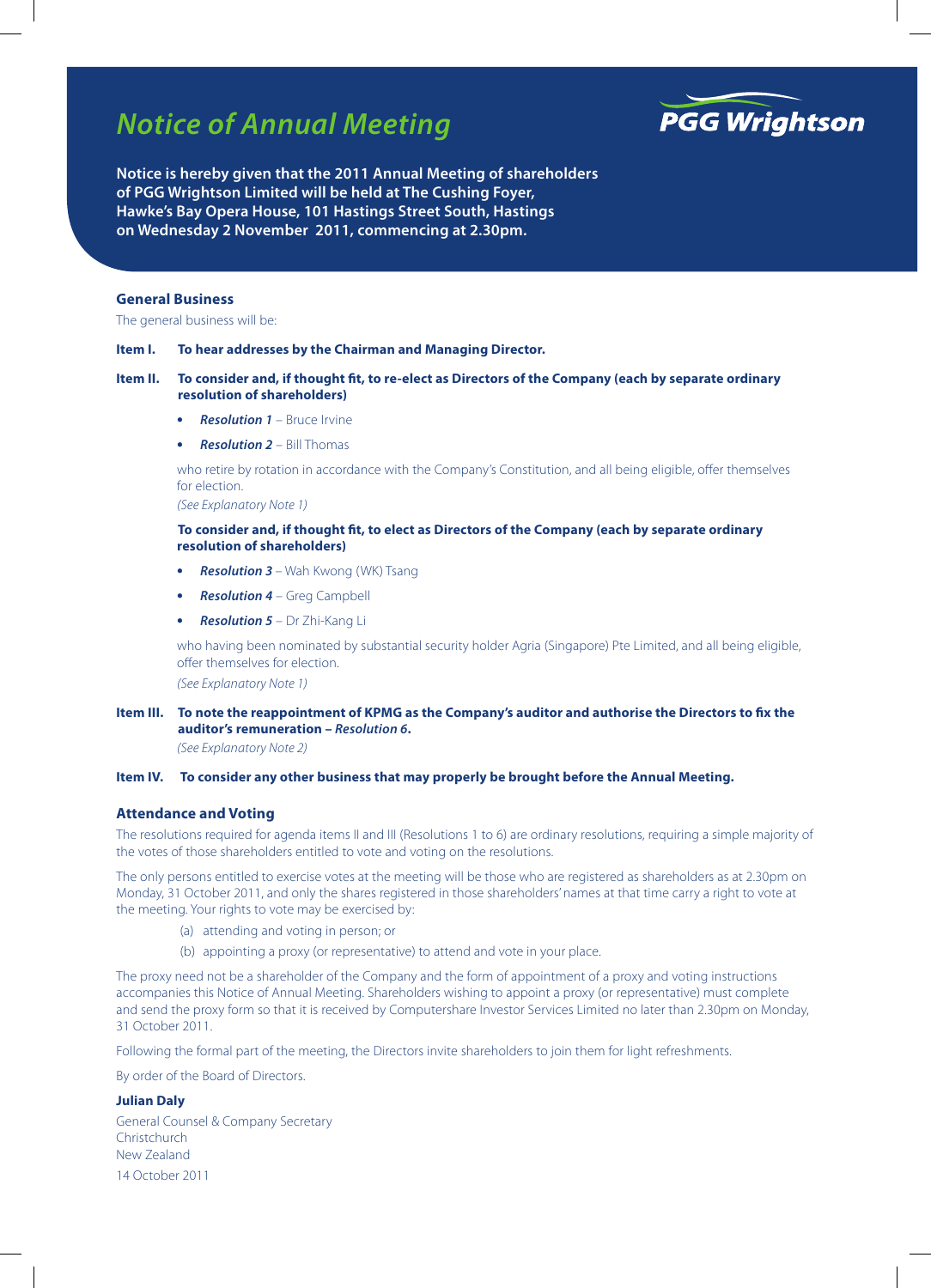## **EXPLANATORY NOTES**

## **1. Appointment of Directors**

For further information about the nominees who are current directors see pages 18 and 19 of the PGG Wrightson Limited 2011 Annual Report.

Bruce Robertson Irvine, Keith Raymond Smith and William (Bill) David Thomas retire by rotation in accordance with the Company's Constitution. Bruce Irvine and Bill Thomas, being eligible, offer themselves for re-election (see 1.1 and 1.2 as follows). Keith Smith does not offer himself for reelection.

Wah Kwong (WK) Tsang, Greg Campbell and Dr Zhi-Kang Li have been nominated by substantial security holder Agria (Singapore) Pte Limited, and all being eligible, offer themselves for election (see 1.3, 1.4 and 1.5 as follows).

The Company must have a minimum of three independent directors. The Company will continue to meet this requirement, provided Bill Thomas and Dr Li are elected as Directors.

## *1.1. Bruce Robertson Irvine B Com, LLB, FCA, FNZIM, AF Inst D*

Bruce was appointed to the PGG Wrightson Limited Board in June 2009 and is Chairman of the Audit Committee. Bruce is also a Director of Pyne Gould Corporation Limited and its subsidiaries. Bruce was Managing Partner at Deloitte Christchurch from 1995 to 2007 before his retirement in May 2008.

He now acts as an independent Director on various Boards including: Christchurch City Holdings Limited, House of Travel Holdings Limited, Godfrey Hirst NZ Limited, Market Gardeners Limited, Rakon Limited, Scenic Circle Hotels Limited and Skope Industries Limited. He is the Chairman of Heartland New Zealand Limited.

Bruce is an associated person of substantial security holder Pyne Gould Corporation Limited. The Board has determined that he does not qualify as an Independent Director as defined by the NZX Listing Rules.

The Company's Directors recommend shareholders vote in favour of Bruce Irvine's re-election.

## *1.2 William David Thomas*

Bill Thomas farms Longbeach, the historic coastal flat land property 14km southeast of Ashburton. He is involved in irrigation development, arable, sheep and beef and dairy farming. Bill became a Director of Pyne Gould Guinness Limited in 1995.

The Board has determined that Bill qualifies as an Independent Director as defined by the NZX Listing Rules.

The Company's Directors recommend shareholders vote in favour of Bill Thomas' re-election.

## *1.3 Wah Kwong (WK) Tsang*

WK is an independent director of Agria Corporation and is the Chairman of its Audit Committee and a member of its Remuneration Committee. WK was a partner of PricewaterhouseCoopers Hong Kong and China Firm (PwC). He has extensive experience in auditing listed and unlisted companies in different industries and providing support for initial public offerings and acquisition transactions. During his over 30 years with PwC, he experienced working in various offices including Hong Kong, New Zealand, Macau and China. He was responsible for the daily practice of Macau and Shenzhen (China) offices while being stationed there. WK received a Bachelor's degree in Business Administration from Chinese University of Hong Kong. He is a fellow member of Hong Kong Institute of Certified Public Accountants, a fellow member of Association of Chartered Certified Accountants, UK and a member of Chinese Institute of Certified Public Accountants.

WK is an associated person of substantial security holder Agria (Singapore) Pte Limited. The Board has determined that he does not qualify as an Independent Director as defined by the NZX Listing Rules.

The Company's Directors recommend shareholders vote in favour of WK's election.

## *1.4 Greg Campbell MBA(Dist), FNZIM, MInstD*

Greg has held the position of CEO Ngāi Tahu Holdings Group since October 2009 on his return from overseas. Prior to this role he was Managing Director of Transpacific Industries NZ Limited, and CEO Australasia where he led the purchase and integration of Waste Management NZ in 2005 along with a number of other significant New Zealand and Australian based companies. Greg has had extensive New Zealand and international executive and governance experience spanning industry sectors such as the petroleum industry, infrastructure, local government (CCTO), heavy industry, public transit, manufacturing, energy and environmental sectors. He has held a wide range of directorships in Australia and New Zealand during his career within listed companies, privately held and not for profits. He is currently a director of EcoCentral Limited, Ngai Tahu Fisheries Settlement Limited, Agria Asia Investments Limited and Agria (Singapore) Pte Limited.

Greg Campbell is an associated person of substantial security holder Agria (Singapore) Pte Limited. The Board has determined that he does not qualify as an Independent Director as defined by the NZX Listing Rules.

The Company's Directors recommend shareholders vote in favour of Greg Campbell's election.